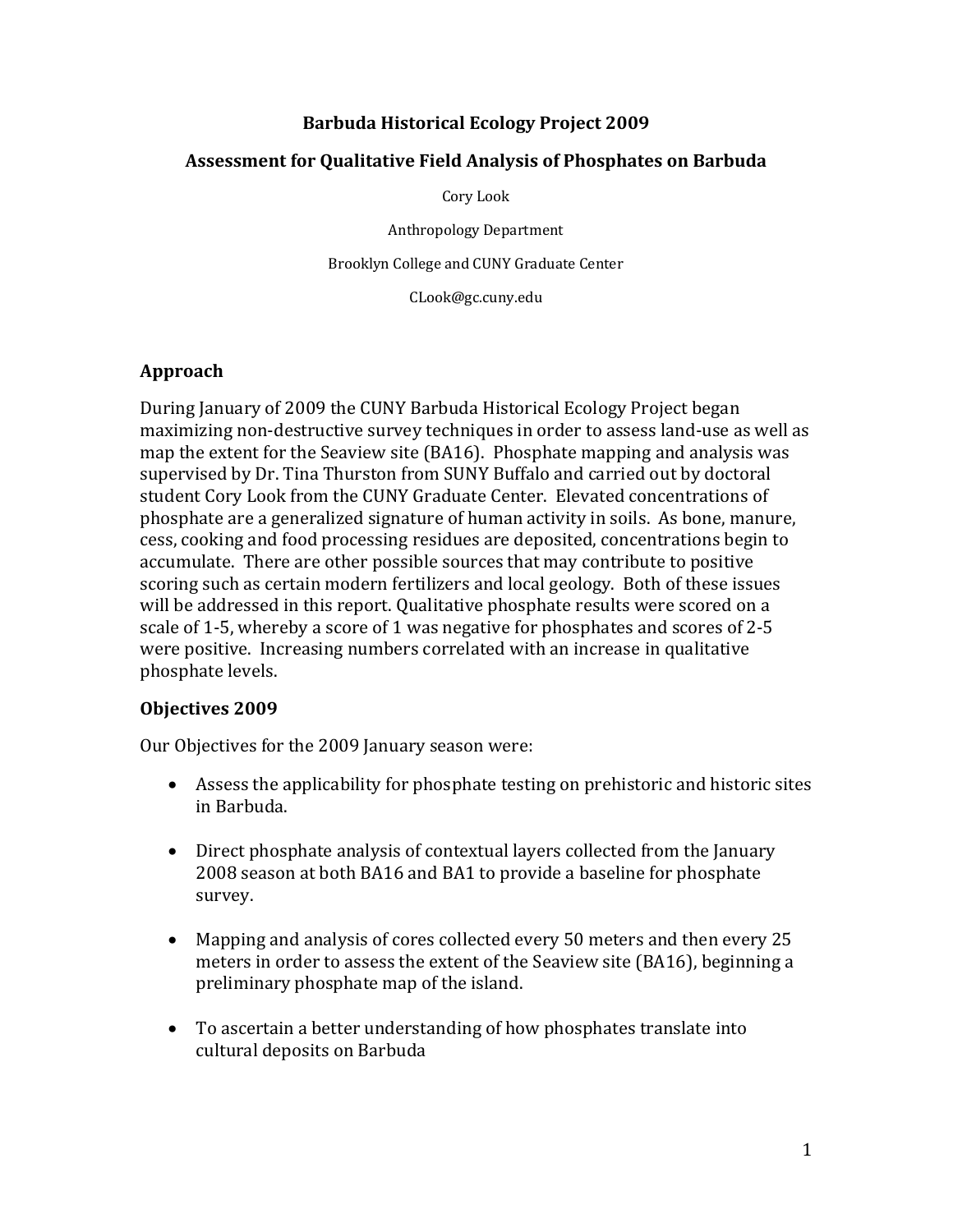#### **Results**

## **Discussion of Direct Phosphate Testing of Contextual Layers**

#### **BA16 Seaview**



Figure 1 – Profile of A2 from the Seaview Site BA16

Soil samples were collected during the January 2008 season from contextual layers of both sites BA1 and BA16. Based on qualitative results, phosphate testing identified three separate layers. From the profile (fig. 1), all three layers are visibly identifiable, although it should be noted that cultural material was scattered throughout the profile. By analyzing the remains found in each contextual layer we hope to ascertain a better understanding of how phosphates translates into cultural deposits on Barbuda. Context [856] was the first archaeological layer. The significant cultural deposit observed in [861]/[863] is observable in the profile image. These layers formed the dominant cultural deposit for A2 consisting of bone, mollusk, ceramics, and charcoal. These layers tested positive for phosphates as well. Of great interest is how samples for [861] and [863], which are the same context layer, were collected. Context [861] consisted of a thick cultural deposit along the eastern section. The thicker section of context [861] coincidentally tested higher for phosphates than the thinner southern layer [863]. The thin organic layer [853] was the first cultural layer encountered and consisted mostly of charcoal and small



amounts of cultural material. This layer continued along the profile although appeared truncated by 2 geological, Aeolian white/yellow sand layers. The upper layer of [853], separated by these sand layers, were assigned context [857]. [853] tested positive while [857] tested negative for phosphates.

[853] is the lower black layer separated by a sand deposit from upper [857] Photo looking SW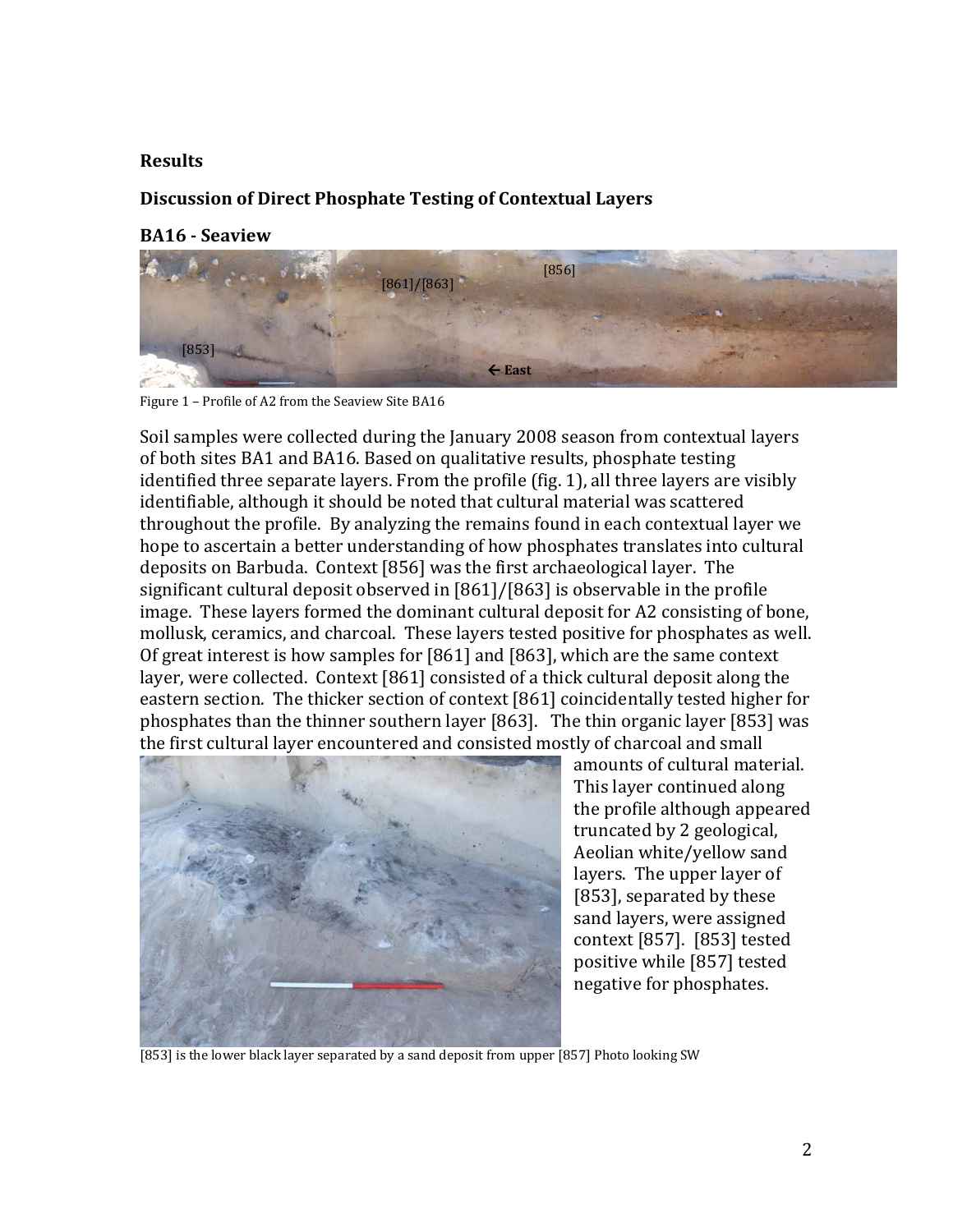## **Seavew (BA16) Area A1**

During the 2008 season a small cooking pit was excavated and soil samples were collected as well. Samples [803] and [804] were collected from this feature and tested for phosphates. Both tested negative, which is consistent with our initial assessment that this was not used over a long temporal span but may have represented the remnants of a small ash dump.

# **SV21**

Located within the Mission Church Campsite is a small sinkhole approximately 2x4 meters. The landscape surrounding this area is predominantly exposed fossilized coral. SV21 was discovered during our phosphate survey, where a small concentration of cultural material found both in and surrounding this feature were noted. Large numbers of worked stones, shells and coral were found with unfinished beads and zemis. One fish vertebrate as well as a handful of crab claws and ceramics were found as well. Core samples were taken both directly inside the sinkhole and along the outer edge. Both samples tested negative for phosphates adding evidence for this being a small temporary production site.

# **Indian Cave**

A number of caves exist just south of the Seaview site. One cave in particular has two small petroglyphs. A test core was obtained within the vicinity of these cave etchings. We were able to obtain soil from depths of up to 45 cm. After 20 cm depth, clay deposits similar to those identified within the cracks of the quarry were observed. No cultural material was observed from the core sample taken. Of greater interest were the phosphate readings obtained. The first 30 cm gave significantly high readings for phosphates while 30‐45 cm dropped significantly. One possibility for these high readings are the presence of bats around these caves, where the presence of guano can increase phosphate readings significantly. Another possibility is the presence of



Fig. 3 Core sample taken from Indian Cave

phosphates in the geologic makeup of the Highlands. At one time, there was a brief attempt to mine phosphorous up in this region. (Watters 2005) While this is certainly a concern when interpreting results, it should be noted that negative phosphate results have been obtained both in the caves as well as the area surrounding the Highlands.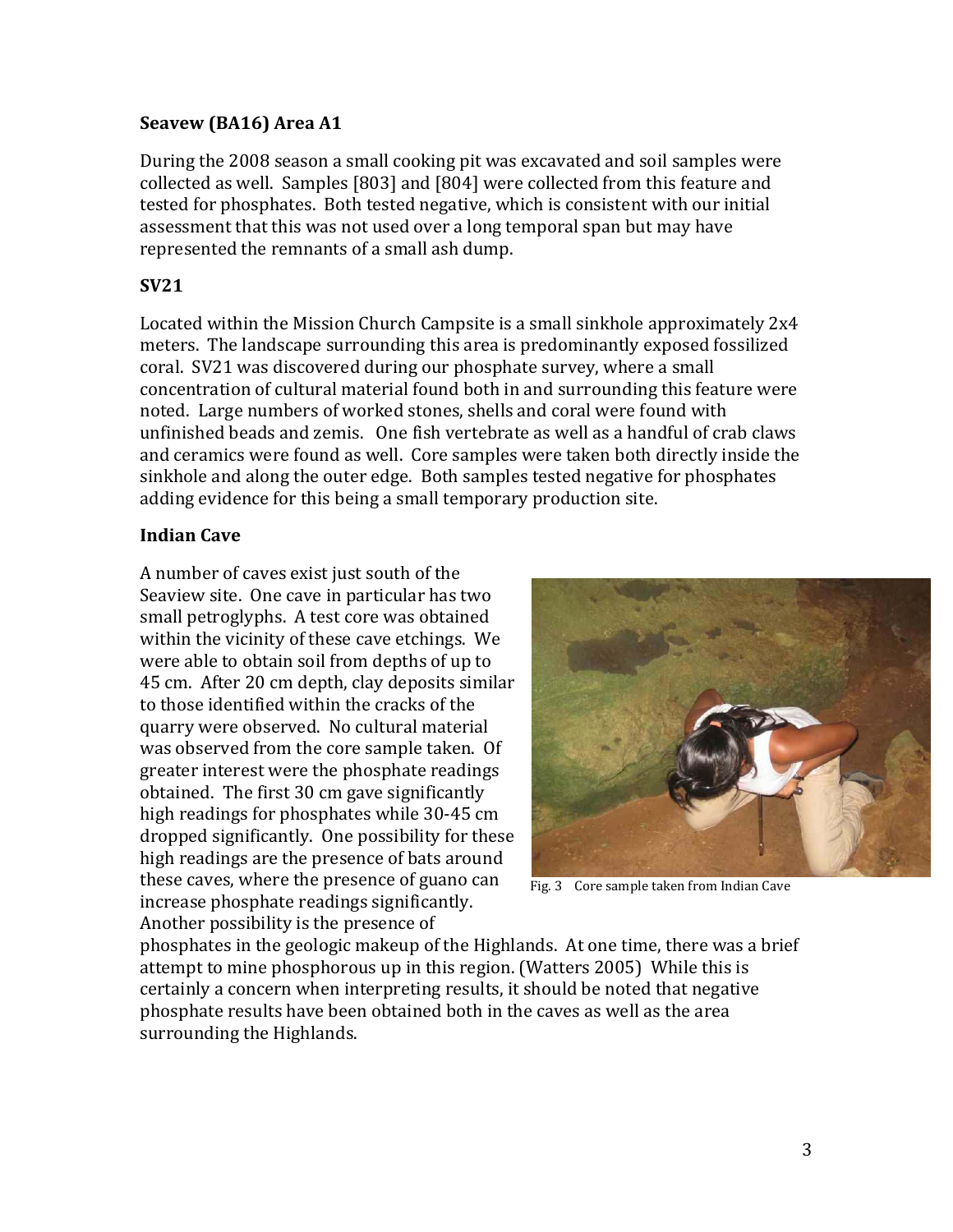### **BA1 Indian Town Trail**

Preliminary testing of phosphates was conducted for BA1. Previous seasons have shown that BA1 poses significant challenges for future excavations. Thick concentrations of cultural material are found in stratified layers 150‐170 cm deep. Surface surveys suggest that the site is greater than 80,000 square meters. The shear size as well as the dense vegetation has made it challenging in understanding both the landscape surrounding the site as well as the cultural material scattered along its surface.



Fig. 4 BA1 Area C- South Wall profile

Soil samples were collected from a 1x1 meter test trench (Fig. 4) dug during the 2008 season at Indian Town Trail site code BA1. Samples were collected for both flotation as well as soil thin sectioning. The phosphate readings indicate a continuous deposition of cultural material within the observed profile (table 1). Only context [2008] and [2011] tested negative with context [2011] being the sterile layer.

It should be noted that the intensity of qualitative phosphate results are much higher for BA1 versus BA16 suggesting a more intense occupation. This is consistent with deposits observed from respective profiles (Fig. 1 & 4).



During the 2008 season, a series of test trenches were dug in order to assess the site boundaries. The test trench at TRB5 expanded to 2x2 meters due to the discovery of a charred wooden post. To the south of the post, and extending into the southern profile, a conical shaped dark soil outline was observed at 2.4 meters deep. The dark infill

#### **TRB5**

Fig. 5 Infill at TRB5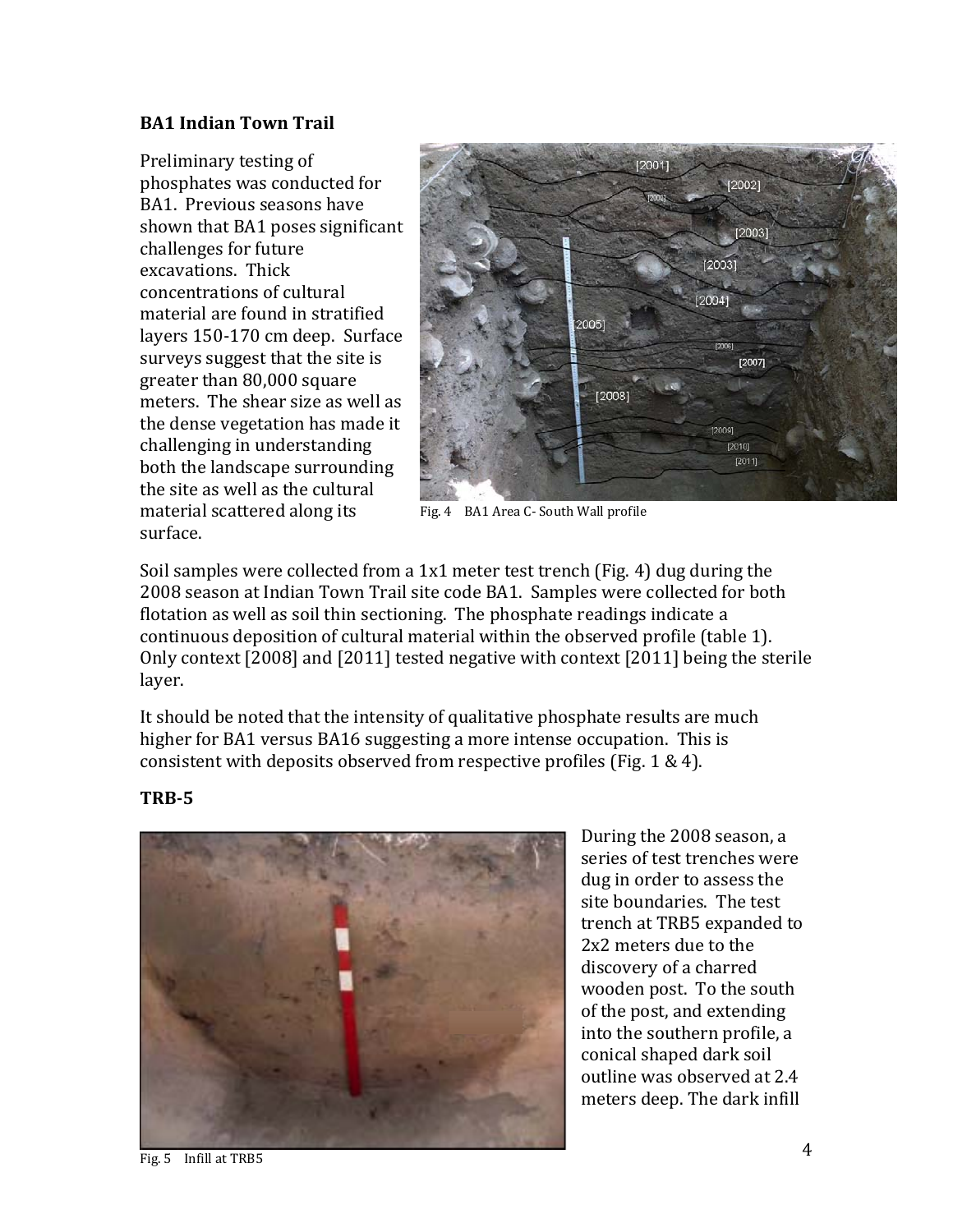may have been remnants of a storage pit or possibly infill associated with the charred post. Soil samples were collected from this dark infill that was floated and tested for phosphates during the 2009 field season. Phosphates came up negative lending support for the infill directly associated with the charred post. Preliminary results from flotation show a lack of cultural material but an abundance of fragmented charcoal. It should be noted that approximately 15 meters east of this feature did test positive for phosphates.

#### **Island Phosphate Survey**

We had two objectives for testing phosphates this season. Our first objective was to establish a baseline for prehistoric sites on the island of Barbuda, both early ceramic and late ceramic periods respectively. Our second goal was to define an optimal sampling strategy in order to maximize resolution without sacrificing the area covered by our survey. In meeting our two objectives we attempted to better define the site boundaries of BA16 by collecting phosphate samples at 50 meter as well as 25 meter intervals.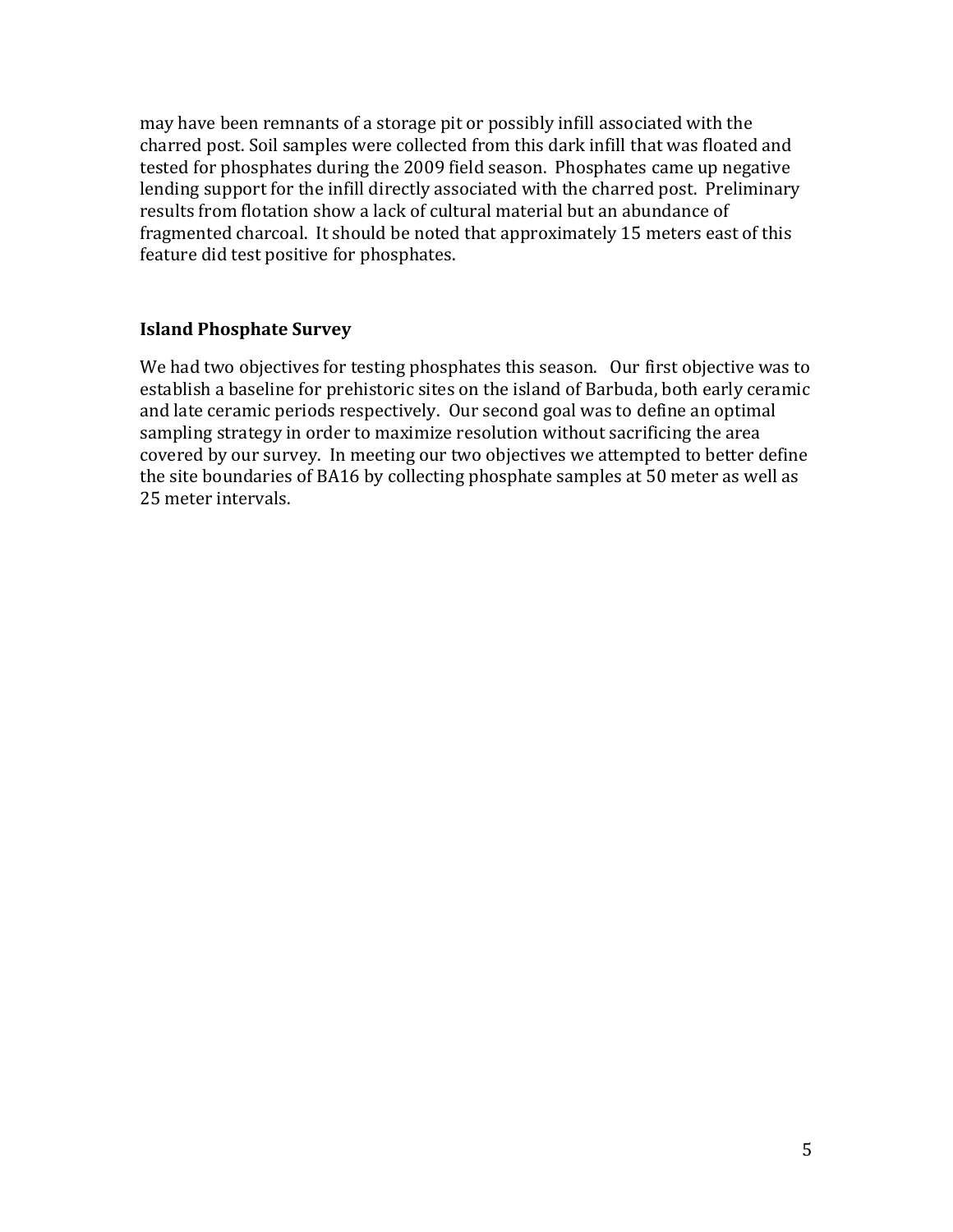

Fig. 6 Phosphate Map at 50 Meter Resolution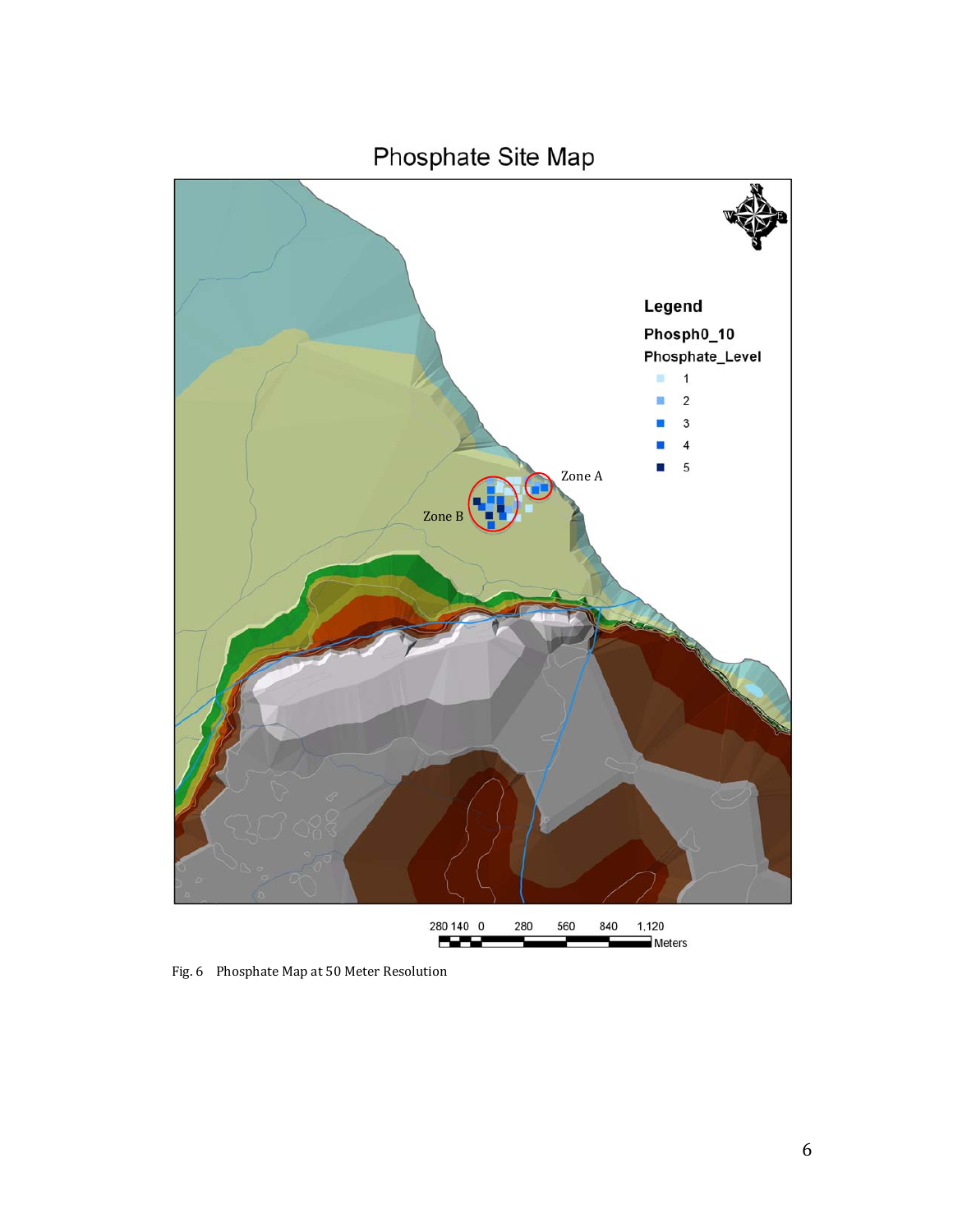## **Sampling at 50 Meter Intervals**

## *Seaview (BA16)*

The strategy of taking cores every 50 meters produced results that allowed us to identify archaeological sites as well as potential modifications of the landscape. Based on direct analysis of contextual layers along with a number of test cores and shovel test pits, BA16 can be identified by phosphate readings of 2 and 3 respectively in Zone A (Fig. 6). An increase in phosphates can be observed in Zone B. This area had high phosphate levels of 3,4 and 5. While a few conch shells and adzes were observed on the surface, a number of shovel test pits found no cultural material present. This region had been used for industrial phosphate mining (Pers. Com. John Mussington) where remnants of past activity can be found up on Gun Shop Cliff, a late 19<sup>th</sup> century building connected to a brief phosphate-mining enterprise. This structure was first examined by David Watters in 1978, and is located at the base of Indian Cave along the Highland escarpment. This is one of the few historic structures that post-date the Codrington's lease on the island. Further analysis needs to be completed in order to see whether the high phosphate levels recorded during survey have formed naturally through erosion, or rather connected historically with past enterprises.

While the site location of BA16 can be identified at 50 meter intervals, this strategy did not provide the resolution necessary to identify the site's extent. By taking samples at smaller intervals we were able to increase our resolution and better identify cultural deposits surrounding the site. An approximate area of 50,000 square meters was mapped during this survey.

#### *Indian Town Trail (BA1)*

The core used during BA1's phosphate survey had a maximum depth of 30 cm. Core samples were taken at fifty meter intervals and varied considerably across the landscape. Since test trenches have shown that deposits can reach depths of 120‐ 170 cm for this region, additional samples will be collected to better interpret our findings. Since we were able to pick up considerable variation of phosphate readings across the landscape, it maybe possible to identify the spatial distribution of middens and apply these methods to pre‐existing models for village settlement. By focusing resources in a strategically defined space, we may minimize the need for mechanical scraping of surfaces due to the large scale of these sites.

During the 2008 season, we visited a neighboring farm to the southeast of BA1 in order to assess the site's boundaries. Aside from scant fragments of West Indian top shell and conch, there did not appear to be any exposed cultural material on the surface of the plowed farm. This year, we were allowed to take a number of soil samples for phosphate testing. Two areas tested positive for phosphates, which after minimal scraping of the topsoil revealed significant concentrations of West Indian top shell, conch, lithics, and heavy undecorated pottery consistent with material found at BA1. In one of these areas, we found clay deposits at 50‐70 cm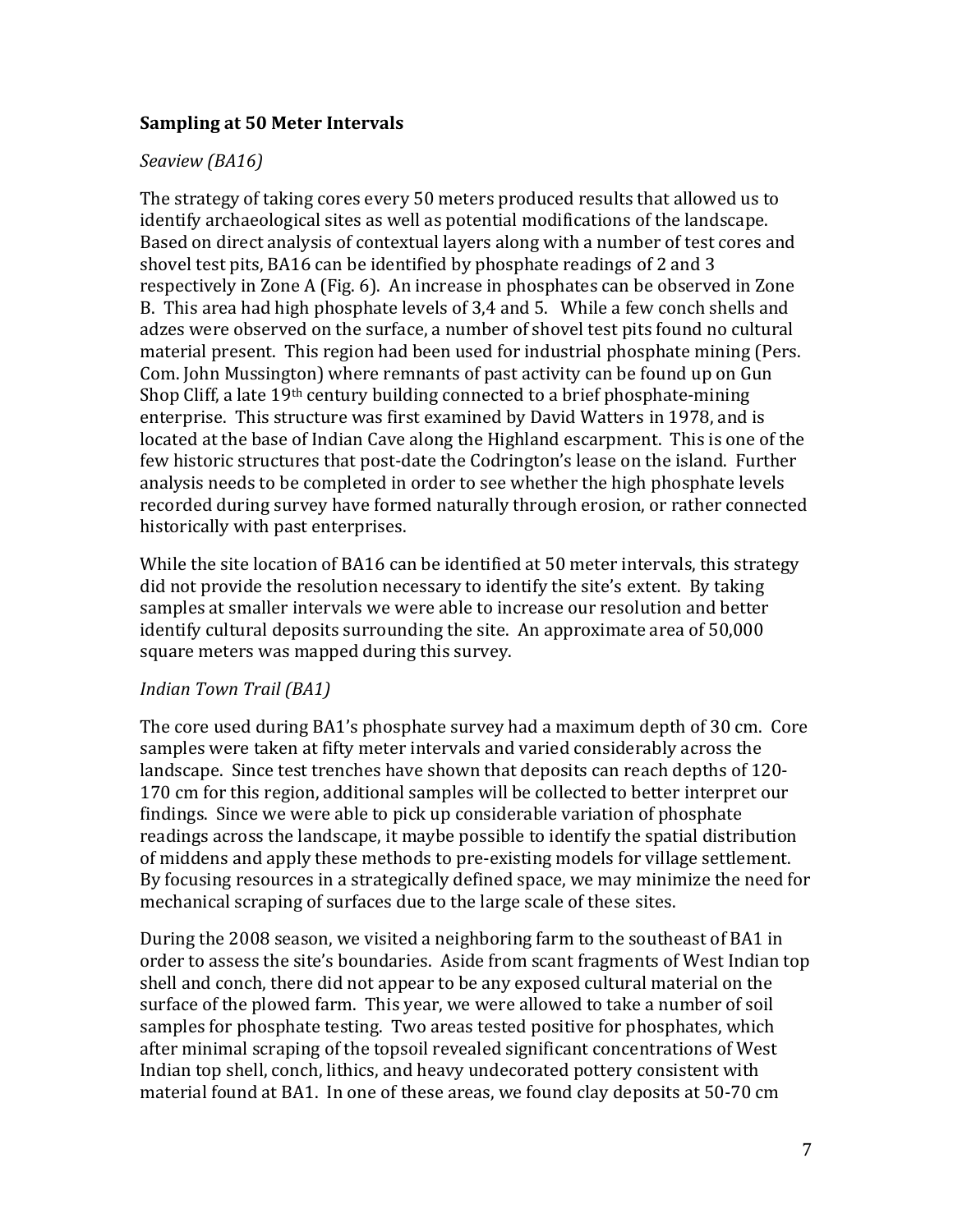depths. The area directly in the center of the plowed zone tested negative as did areas outside of the plow zone. This is consistent with the farmer's assertion that no manuring had occurred except for the natural grazing of his sheep. These findings suggest that BA1 does extend further West directly into the modern farm and that modern farming practices do not seem to obscure phosphate results.

## **Sampling at 25 Meter Intervals**

Core samples were collected at 25‐meter intervals. Based on previous test trenches, we concentrated on the Seaview site in an attempt at increasing the resolution of our phosphate map. Preliminary testing covered 3,750 square meters. Three areas tested positive for phosphates. (See Fig. 7) Positive phosphate results were in close proximity east of TRB5, a post‐hole excavated during the 2008 season. Test cores BA16‐9 and BA16‐10 were taken within the vicinity of area G, a test unit that produced ZIC and WOR pottery as well as substantial amounts of shell and bone. The third area was not exposed, although shell and burnt charcoal were noted within the core.

At 25‐meter intervals, we were able to get a better sense of Seaview's site boundaries as well as the spatial distribution of cultural deposits within the immediate vicinity of the erosion face. The next phase of our survey will be to dramatically expand the mapping of phosphates at Seaview, especially towards the direction of Indian Town Trail, to see if there is any overlap. By identifying a spatial overlap for these two sites, it maybe possible to increase our understanding of the chronology for settlement and/or abandonment during Saladoid and Post‐Saladoid phases on Barbuda. We are also in the preliminary stages of incorporating soil resistivity as a means to compliment these non-destructive techniques.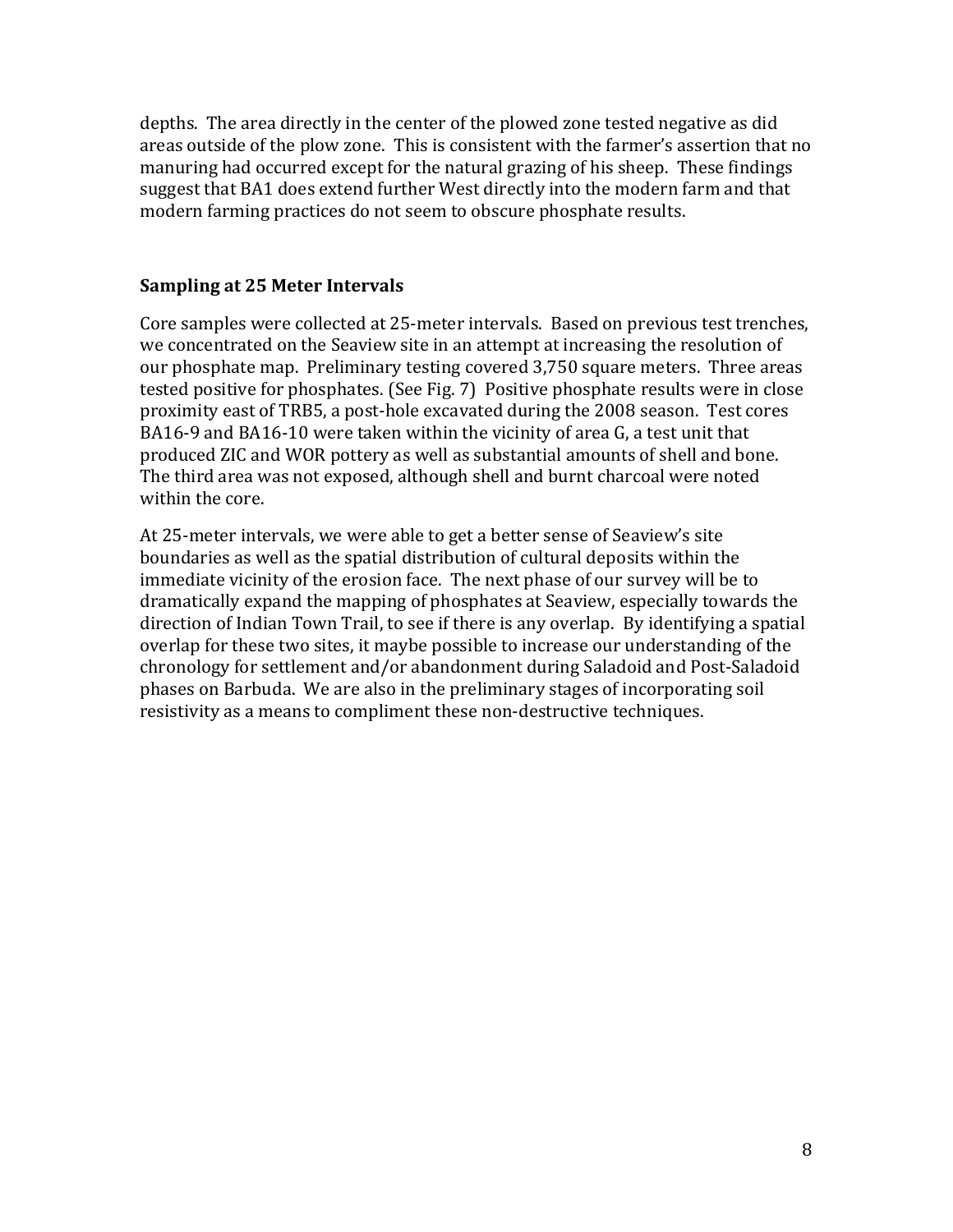

Fig. 7 Phosphate Map at 25 Meter Resolution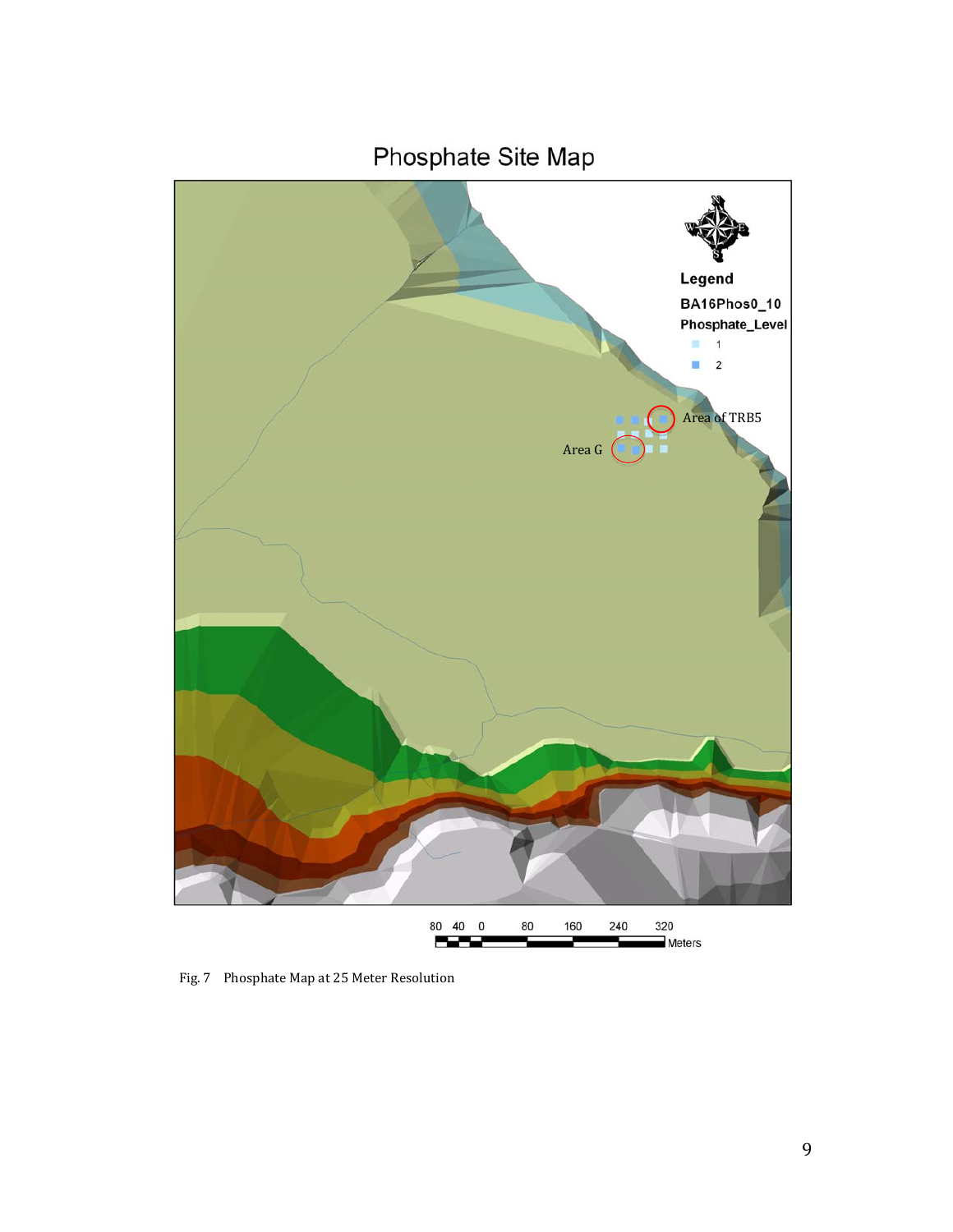## **Discussion and Future Goals**

Preliminary phosphate samples were collected from BA1, although it should be noted that the core extensions were not available during this survey and maximum depths collected were approximately 30 cm. This initial survey covered only 10,000 square meters of the 80,000 square meters of cultural material scattered upon the surface. Phosphate analysis holds a great deal of potential for BA1 due to the dense cover of vegetation and difficulties in assessing surface scatter. The area at the base of the quarry has been bulldozed, while the area south appears relatively undisturbed. Further phosphate testing of this area would help recover some of the lost information from the disturbed area and possibly indicate how much of the area has been disturbed. Preliminary phosphate results have been shown to be much higher at BA1, and three test trenches with depths of 120‐150cm of stratified cultural material are consistent with these results.

Since a number of sites on Barbuda have been plowed or bulldozed, it has been difficult assessing the limits of these sites due to the level of disturbance. Since phosphate analysis is minimally impacted by these practices it maybe possible to better delimit these areas of occupation. Future analysis may also indicate the intensity of these sites. Two potential candidates are the Saladoid site Sufferer's as well as the Archaic site BA4, both originally identified by Dr. David Watters.

# **Concerns**

It should be noted that soil samples tested directly from context layers were sealed in large plastic bags, stored in wooden crates, and housed in the Council's storage shed for one year. For future research we will address the concerns of long-term sample storage in the Caribbean.

Phosphate testing does not distinguish between sterile soil and areas where sparse cultural material is present. In order to properly assess site boundaries, quantitative analysis is strongly suggested. Attempts have been made on Montserrat using phosphate fractionation to distinguish between the inside and outside of Saladoid village rings.

Further investigation is required to assess the geologic affect of phosphates naturally occurring on the island of Barbuda. Based on preliminary results, the geology has not obscured the archaeological findings thus far, but strong awareness for potential noise must be strongly considered.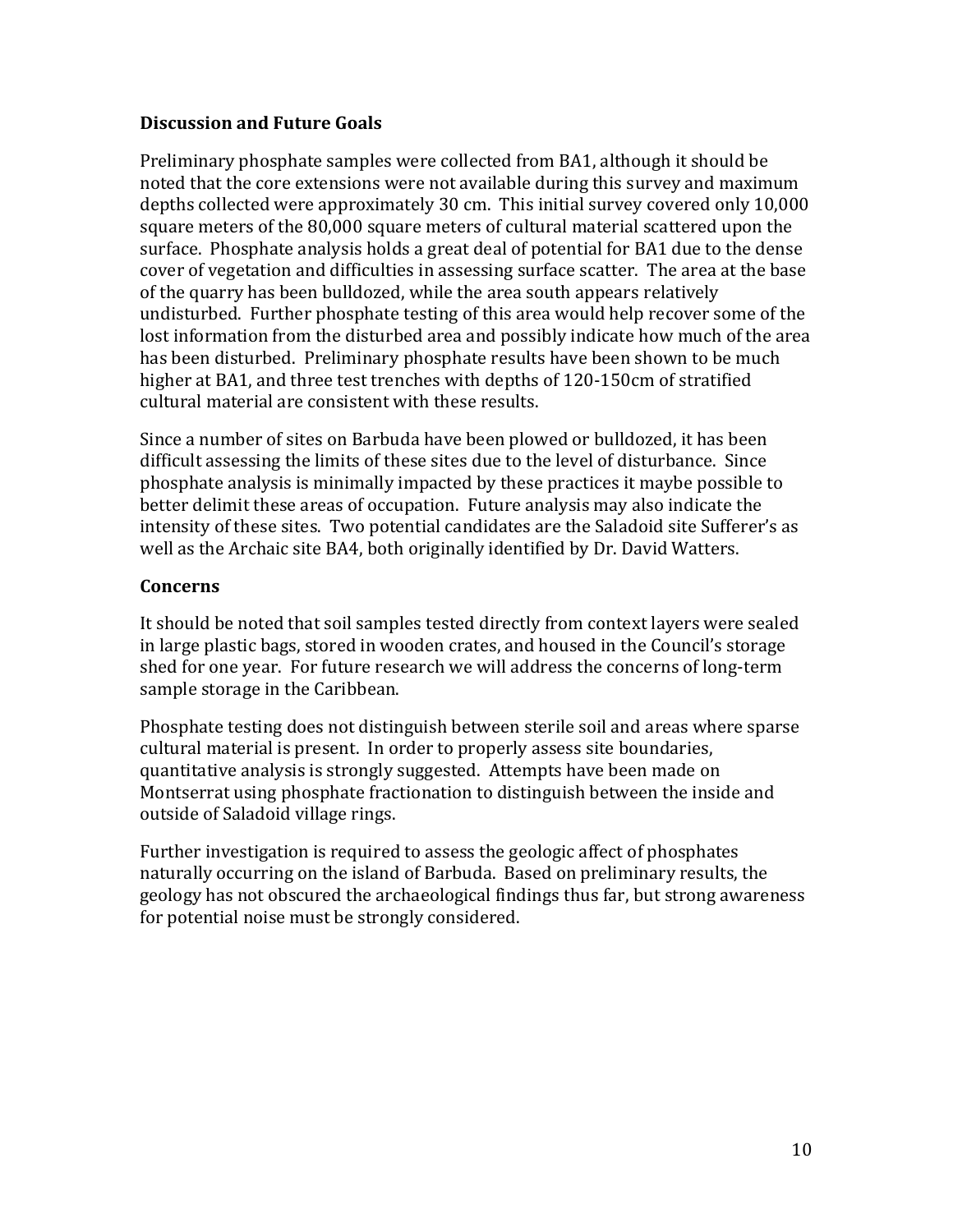# **Tables**

| <b>Bag</b><br>Code | Area                                      | <b>Context</b> | <b>Results</b>                                                                      |
|--------------------|-------------------------------------------|----------------|-------------------------------------------------------------------------------------|
| <b>BA16</b>        |                                           | 853            |                                                                                     |
|                    | $\frac{2}{2}$ $\frac{2}{2}$ $\frac{2}{2}$ | 856            | $\frac{2}{2}$ $\frac{1}{1}$                                                         |
|                    |                                           | 857            |                                                                                     |
|                    |                                           | 858            |                                                                                     |
|                    |                                           | 860            | $\overline{1}$                                                                      |
|                    | $\frac{2}{2}$ $\frac{2}{2}$               | 861            | $\overline{1}$                                                                      |
|                    |                                           | 861            | $\frac{2}{2}$ $\frac{2}{1}$                                                         |
|                    |                                           | 863            |                                                                                     |
|                    |                                           | 866            |                                                                                     |
|                    | $\overline{2}$                            | 867            |                                                                                     |
| <b>BA16</b>        | TRB3                                      | Level 6        | $\overline{2}$                                                                      |
| <b>BA16</b>        | G                                         | 702            | 1                                                                                   |
|                    |                                           | 701            | 1                                                                                   |
| <b>BA16</b>        | TRB1                                      | Level 1        | 1                                                                                   |
| <b>BA16</b>        | D                                         | 803            | 1                                                                                   |
|                    | D                                         | 804            | $\overline{1}$                                                                      |
| TRB <sub>5</sub>   |                                           | 1001           | 1                                                                                   |
|                    |                                           | Layer 4        | 1                                                                                   |
| BA1                | C                                         | 2003           |                                                                                     |
|                    |                                           | 2004           |                                                                                     |
|                    |                                           | 2005           |                                                                                     |
|                    |                                           | 2006           |                                                                                     |
|                    |                                           | 2007           |                                                                                     |
|                    |                                           | 2008           |                                                                                     |
|                    |                                           | 2009           |                                                                                     |
|                    |                                           | 2010           | $\frac{2}{2}$ $\frac{3}{3}$ $\frac{3}{2}$ $\frac{1}{1}$ $\frac{3}{2}$ $\frac{2}{1}$ |
|                    |                                           | 2011           |                                                                                     |

Table 1. Direct Phosphate Testing of Context Layers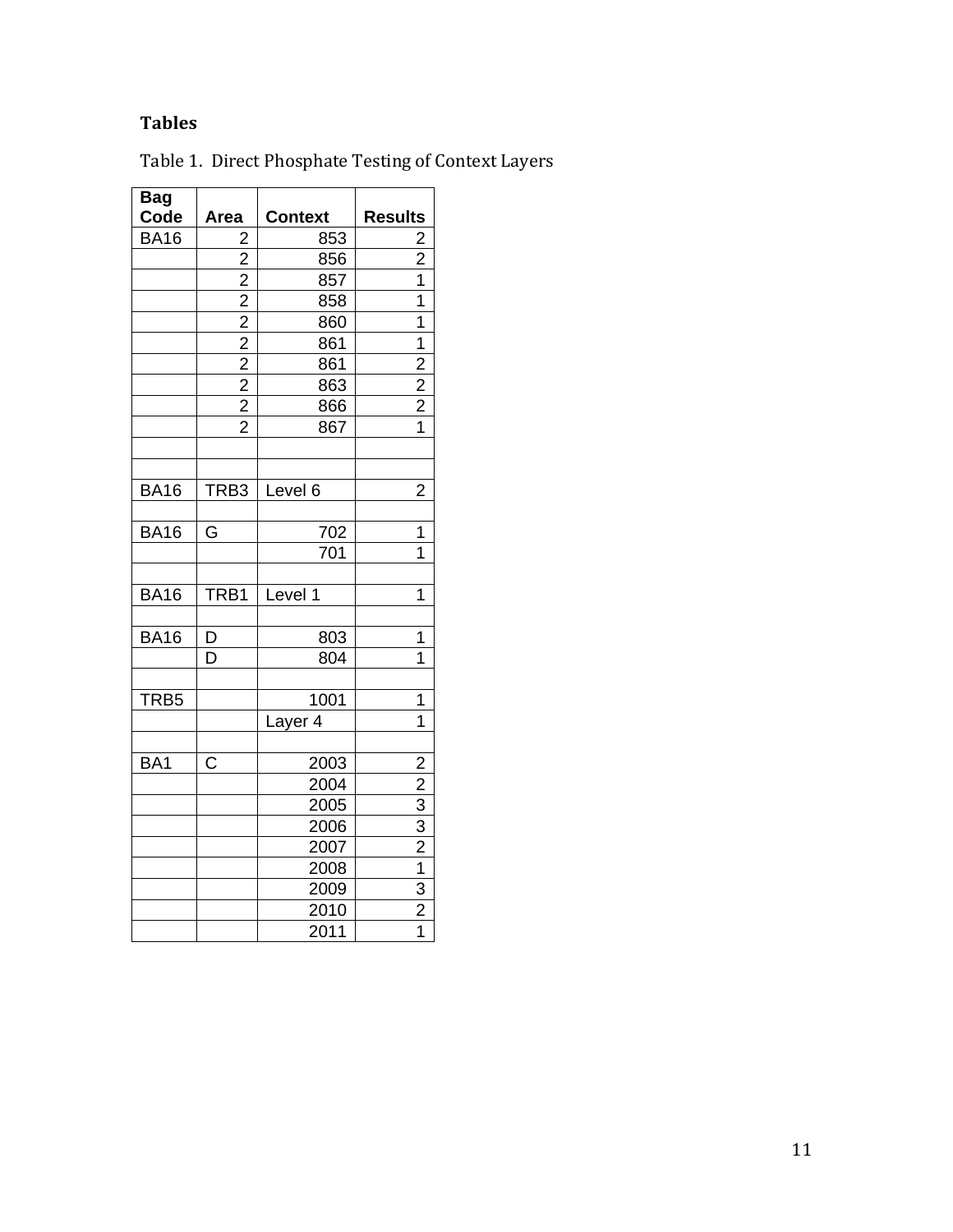| <b>Bag</b>      |           |                         |                           |                          |                         |              |       |       |
|-----------------|-----------|-------------------------|---------------------------|--------------------------|-------------------------|--------------|-------|-------|
| Code            | Lab $#$   | $0 - 10$                | $10 - 20$                 | 20-30                    | $30 - 40$               | 40-50        | 50-60 | 60-70 |
| SV <sub>1</sub> | $1 - 3$   | $\mathbf 1$             | 1                         |                          |                         |              |       |       |
| SV <sub>2</sub> | $4 - 6$   | $\overline{2}$          | $\overline{2}$            | $\overline{2}$           |                         |              |       |       |
| SV <sub>3</sub> | $7 - 9$   | $\mathbf{1}$            | $\mathbf 1$               | $\overline{2}$           |                         |              |       |       |
| SV <sub>4</sub> | $10 - 11$ | $\overline{c}$          | $\mathbf 1$               |                          |                         |              |       |       |
| SV <sub>5</sub> | 12        | 3                       |                           |                          |                         |              |       |       |
| SV <sub>6</sub> | $13 - 17$ | 3                       | $\overline{2}$            | 1                        | 1                       | $\mathbf{1}$ |       |       |
| SV7             | 18        | $\overline{1}$          |                           |                          |                         |              |       |       |
| SV <sub>8</sub> | 19        | $\mathbf{1}$            |                           |                          |                         |              |       |       |
| SV9             | 20-22     | $\mathbf{1}$            | 1                         | 1                        |                         |              |       |       |
| <b>SV10</b>     | 23        | $\mathbf{1}$            |                           |                          |                         |              |       |       |
| <b>SV11</b>     | 24-25     | $\mathbf{1}$            | $\mathbf 1$               |                          |                         |              |       |       |
| <b>SV12</b>     | N/A       |                         |                           |                          |                         |              |       |       |
| <b>SV13</b>     | 26        | $\mathbf 1$             |                           |                          |                         |              |       |       |
| <b>SV14</b>     | 27        | $\mathbf{1}$            |                           |                          |                         |              |       |       |
| <b>SV15</b>     | 28-29     | $\mathbf{1}$            |                           |                          |                         |              |       |       |
| <b>SV16</b>     | 30        | $\overline{2}$          |                           |                          |                         |              |       |       |
| <b>SV17</b>     | $31 - 33$ | 3                       | 3                         | 4                        |                         |              |       |       |
| <b>SV18</b>     | 34        | 3                       |                           |                          |                         |              |       |       |
| <b>SV19</b>     | 35-37     | $\overline{\mathbf{4}}$ | $\ensuremath{\mathsf{3}}$ | $\overline{\mathcal{A}}$ |                         |              |       |       |
| <b>SV20</b>     | 38-39     | $\overline{2}$          | 3                         |                          |                         |              |       |       |
| <b>SV21</b>     | 40        | 5                       |                           |                          |                         |              |       |       |
| <b>SV22</b>     | $41 - 44$ | $\overline{2}$          | $\overline{2}$            | 3                        | 3                       |              |       |       |
| <b>SV23</b>     | 45-48     | $\overline{\mathbf{4}}$ | $\overline{\mathbf{4}}$   | $\overline{\mathbf{4}}$  | $\overline{\mathbf{4}}$ |              |       |       |
| <b>SV24</b>     | 49        | 5                       |                           |                          |                         |              |       |       |
| <b>SV25</b>     | 50        | $\overline{\mathbf{4}}$ |                           |                          |                         |              |       |       |
| <b>SV26</b>     | $51 - 52$ | 5                       | 5                         |                          |                         |              |       |       |
| <b>SV27</b>     | 53-54     | $\overline{\mathbf{4}}$ | $\overline{\mathbf{4}}$   |                          |                         |              |       |       |
| <b>SV28</b>     | 55-56     | $\mathbf{1}$            | 3                         |                          |                         |              |       |       |
| <b>SV29</b>     | 57        | $\mathbf 1$             |                           |                          |                         |              |       |       |
| <b>SV30</b>     | 58-59     | $\overline{2}$          | 1                         |                          |                         |              |       |       |
| <b>SV31</b>     | 60        | $\overline{1}$          |                           |                          |                         |              |       |       |
|                 |           |                         |                           |                          |                         |              |       |       |
|                 |           |                         |                           |                          |                         |              |       |       |
|                 |           |                         |                           |                          |                         |              |       |       |
| Bag             |           |                         |                           |                          |                         |              |       |       |
| Code            |           |                         |                           |                          |                         |              |       |       |
| <b>BA16-1</b>   | $1 - 3$   | $\overline{2}$          | 1                         | 1                        |                         |              |       |       |
| <b>BA16-2</b>   | $4 - 9$   | $\overline{2}$          | $\overline{2}$            | 1                        | 1                       | 1            | 1     |       |
| BA16-3          | $10 - 13$ | $\overline{1}$          | $\mathbf 1$               | 1                        | 1                       |              |       |       |
| <b>BA16-4</b>   | $14 - 16$ | $\overline{2}$          | $\overline{2}$            | $\overline{2}$           |                         |              |       |       |
| BA16-5          | $17 - 19$ | $\overline{1}$          | $\mathbf 1$               | 1                        |                         |              |       |       |
| <b>BA16-6</b>   | 20-23     | $\mathbf 1$             | $\mathbf 1$               | 1                        | 1                       |              |       |       |
| <b>BA16-7</b>   | 24-27     | $\mathbf 1$             | $\mathbf 1$               | 1                        | 1                       |              |       |       |

Table 2. Phosphate Results of Survey